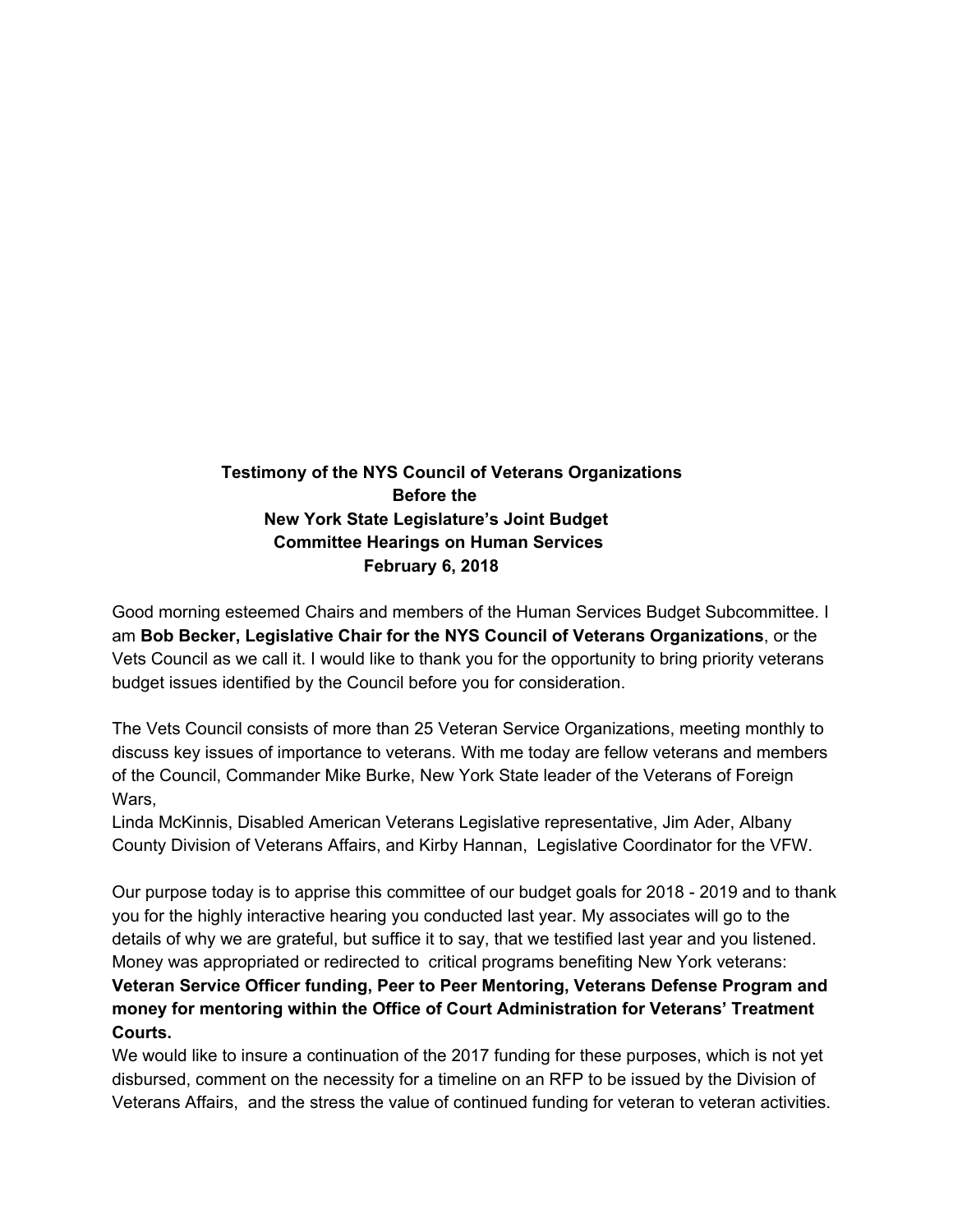Good morning, I am **Mike Burke, NYS Commander of the VFW**. I would like to address the issue of funding for the Veteran Service Officers. I am a VietNam veteran and recipient of the Purple Heart. When I came back home there were no Veteran Service Officers to channel me to needed benefits and support mechanisms. In fact, my reception at the airport was disgusting and the many months I spent in the hospital and later recovery was very much a solo trip. I am here to say we have come a long way together.

Today we have a cadre of Veteran Service Officers, some employed by the counties, some by Vet Service Organizations like the VFW and DAV. There are between 30 and 40 VSOs that are active and that is not nearly enough! I will tell you why. The VFW's VSO in our Buffalo Office alone, accounts for more than 3 million dollars per month of Federal benefits for New York Veterans. The VSO's are bringing money into New York State, keeping our soldiers here, and are a worthy investment that can stand any test of return on investment.

Hello Chairs and committee members. Thank you for listening to me. **I am Linda McKinnis, the legislative person for the Disabled American Vets**, and a certified Veteran Service Officer and a certified Peer to Peer Specialist. Last year I testified before this committee and told you what a VSO does and how Peer to Peer mentoring works at the Posts and within the Courts. We can go over that again but the bottom line is, veterans assist veterans. They counsel anonymously at the Post level as volunteers, and sometimes seek certification as a career path but the most important ingredient is the Veteran to Veteran part.

Current funding for the PFC Joseph Dwyer Peer to Peer mentoring is directed at the very important connection of veterans to other veterans at the Post level. This is where mentoring begins. Later as counseling and mentoring progress to more formal settings such as Veteran Treatment Court there is frequently a need for additional accreditation which is why I am a certified Peer Specialist.

I could describe the course content offered by NYS Office of Mental Health, but I would like to focus on what I think is needed to make an excellent course, veteran friendly. The course should be offered by the Office of Mental Health for free to veterans. The course should be readily available online for vets and veterans should be considered as pre qualified candidates for the course. This will give the Office of Court Administration a "basic training course" and serve as a pipeline for qualified mentors to counsel veterans during alternative sentencing.

**I am Kirby Hannan, volunteer VFW Legislative Coordinator and Vietnam era veteran.**. I too am here to thank you because the current budget contains approximately 2 million dollars of funding for what is termed "Veteran to Veteran programs that provide counseling, advocacy and court mentoring. We are told that one million of that carries over from last year and one million is appropriated for this year. Half of that sum is to go to the Office of Court Administration and half is to be administered in an RFP by the Division of Budget.

This would not have happened without the Legislature's input last year. We testified last year that allocating all the finding to OCA might be counterproductive. Without a reliable pipeline of veteran to veteran mentors coming from the Posts, Veteran Treatment Courts would have no suitable counselors. This year, we are simply urging educational access for Veterans who wish